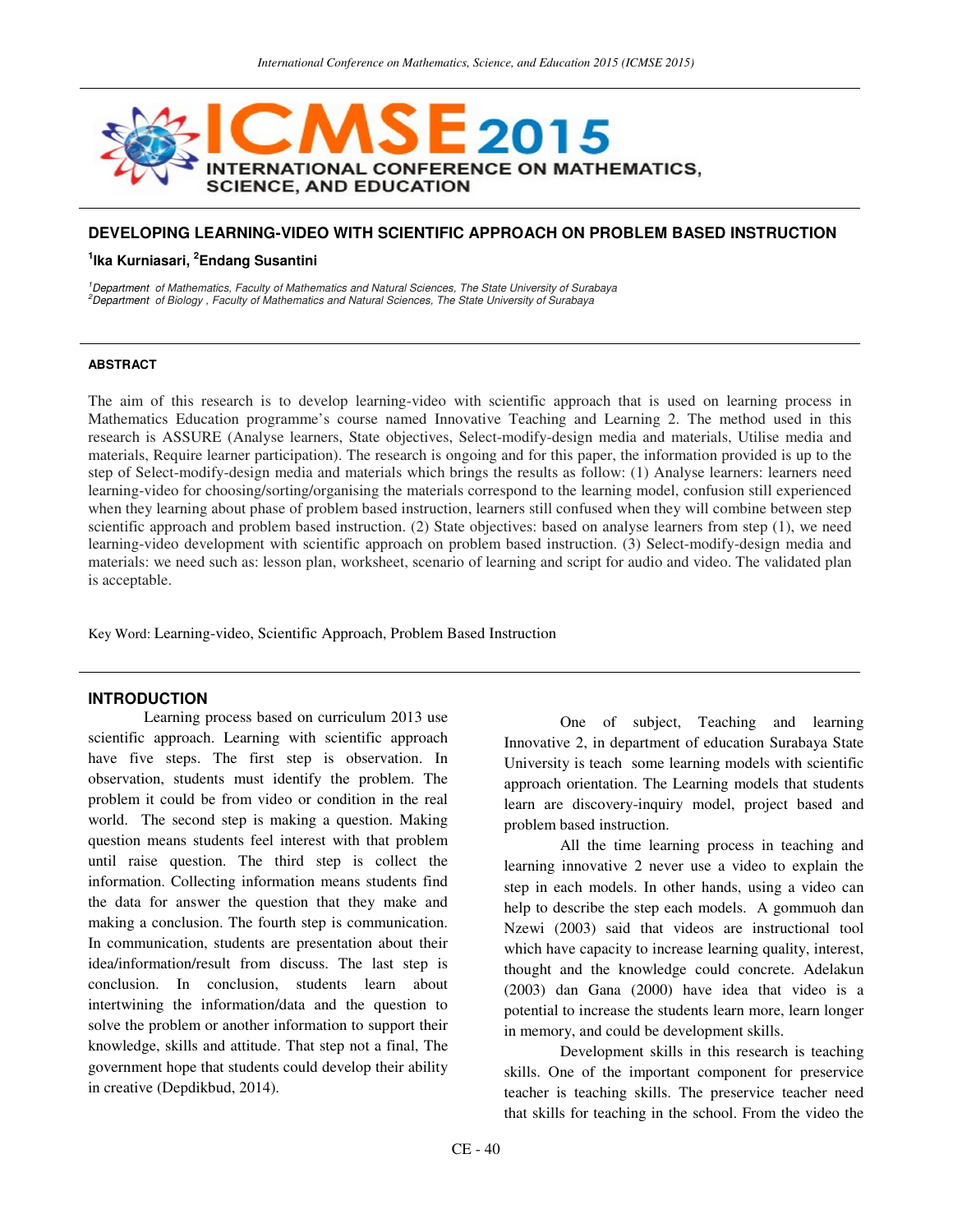preservice students can learn how to be a good teacher. This point is the preservice students can observe from the video. Preservice students can imitation from video about teaching with scientific approach.

In this paper tell about making learning video with scientific approach in problem based instruction. Some preservice teacher still confused that models because they do not know how to doing that models in real teaching. So that, the paper give the information about learning video that preservice teacher need.

#### **METHODS**

Focus this research is developing learning video with scientific approach for preservice teacher to improve teaching skill. The method used in this research is ASSURE (Analyse learners, State objectives, Selectmodify-design media and materials, Utilise media and materials, Require learner participation). The research is ongoing and for this paper, the information provided is up to the step of Select-modify-design media and materials.

The subjects of this research are preservice teacher class A in 2012. Because they will be practice their ability in teaching skill on school (In Unesa called Program Pengajaran Lapangan).

## **RESULT AND EXPLANATION**

The first step in ASSURE is analyze learners, it must know about the ability of phase a learning models and scientific approach, this research use a open questioner. It use for to know about preservice need. The respondents are forty-three preservice teacher class A in 2012. For analyze learners, we get twenty-one preservice teacher confused when they will combine between step scientific approach and problem based instruction. The reasons are scientific approach difficult to imply in mathematics and phase of problem based instruction is tricky to combine with scientific approach.. Eighteen preservice teacher confusion still experienced when they learning about phase of problem based instruction. They told that phase of problem based instruction is longer and do not make sense if the learning process just talking one topics for a month and four preservice teacher need learning video for choosing/sorting/organising the materials correspond to the learning model. They to know how combination of scientific approach and problem based instruction do in classroom and they want to know how about the lesson plan and worksheet that learning process.

The second step of ASSURE is state objectives. In this step, The result is about topics in mathematics. The topic is application of rotation of volume objects. This topic is suitable in characteristic of problem based instruction and scientific approach. From that background, the decision is they need learning video to improve their knowledge about combination problem based instruction and scientific approach.

The next step is select-modify-design media and materials. In this step we are preparation lesson plan, worksheet and script for video. In this research, the validator of lesson plan and worksheet is three lecturer in mathematics education, they are expert in scientific approach, learning models and mathematics content knowledge.

The result of validation will be show in Table 1. In that table we know that lesson plan, worksheet and script of learning is acceptable to continue in making a video learning.

| <b>Table 1.</b> The Recapitulation of Validation Lesson Plan, |  |
|---------------------------------------------------------------|--|
| Worsheet and Script                                           |  |

| No            | Validator  | The result         |            |               |  |
|---------------|------------|--------------------|------------|---------------|--|
|               |            | <b>Lesson Plan</b> | Worksheet  | <b>Script</b> |  |
|               | P W        | Acceptable         | Acceptable | Acceptable    |  |
|               |            | category A         | category B | category A    |  |
| $\mathcal{D}$ | EBR        | Acceptable         | Acceptable | Acceptable    |  |
|               |            | category A         | category B | category B    |  |
| 3             | <b>MTB</b> | Acceptable         | Acceptable | Acceptable    |  |
|               |            | category A         | category B | category B    |  |

In worksheet still have revision about the logic of the problem and in the script any order not suitable with the lesson plan. For all the validator say that acceptable.

#### **CONCLUSION**

The conclusion is (1) Analyse learners: learners need learning-video for choosing/sorting/organising the materials correspond to the learning model, confusion still experienced when they learning about phase of problem based instruction, learners still confused when they will combine between step scientific approach and problem based instruction. (2) State objectives: based on analyse learners from step (1), we need learning-video development with scientific approach on problem based instruction. (3) Select-modify-design media and materials: we need such as: lesson plan, worksheet, scenario of learning and script for audio and video. The validated plan is acceptable.